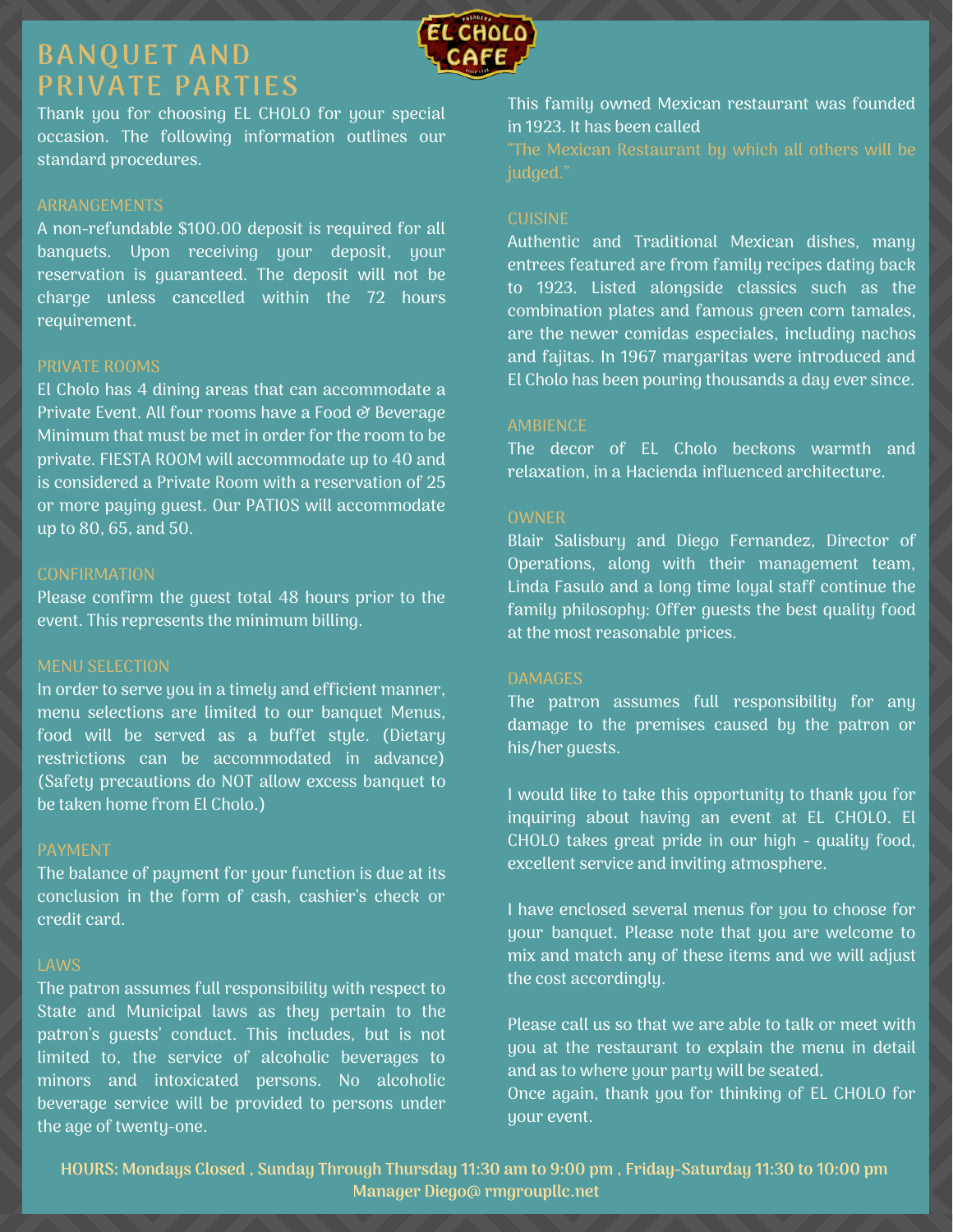

## **EL CHOLO TASTE OF HISTORY**

Beef Taquitos, Carnitas Sopes, Chicken Chimichangas, Cheese Quesadillas and Nachos Entrees

All Entrees are Served with Beans and Rice Green Corn Tamales Granma Rosas's (Early Arizona Days) Recipe! Fresh Corn Off the Cob, Corn Masa Aged Cheddar Cheese and Ortega Chile Baked into Its Own Husk

(El Cholo's Traditional or Al Fuego)

Cheese Enchilada and Beef Rolled Beef Taco Pinto Beans and Spanish Rice

> Drinks: Coffee, Tea or Soft Drinks included

> > Dessert El Cholo's Traditional Flan

\$33.95 per guest Tax & Gratuity NOT included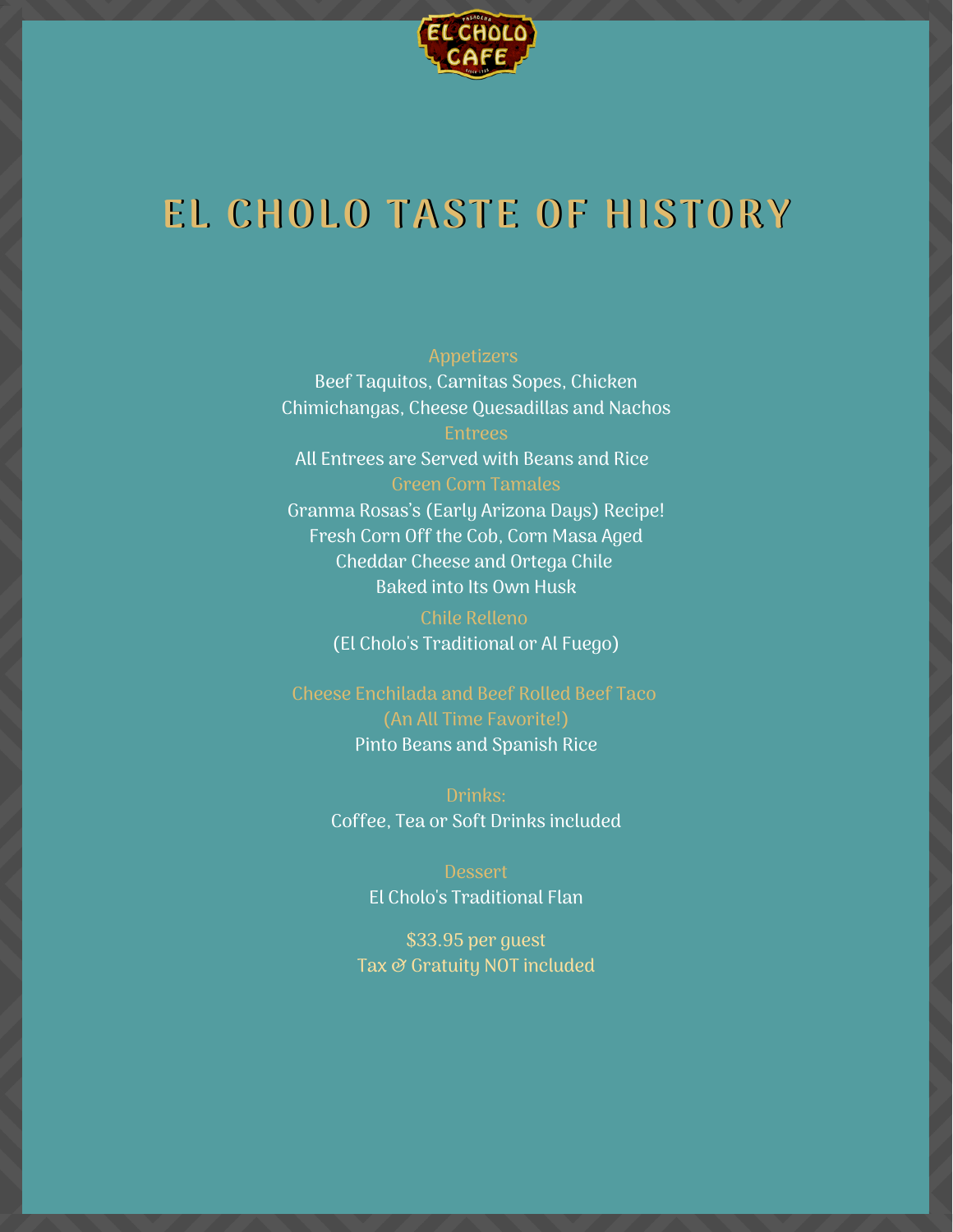

### Appetizers

Beef Taquitos, Crab Taquitos, Chicken Chimichangas, Cheese Quesadillas and Nachos.

(All entrees are served with rice and beans) Blue Corn Chicken Enchilladas Marinated Breast of Chicken, wrapped in blue corn tortillas, Topped with tomatillo sauce, garnished with sour cream  $\mathcal O$  avocado relish.

### Annie's Enchilladas

Filled with fresh vegetables, spinach, mushrooms  $\mathcal O$  jack cheese. Smothered with a creamy corn-tomato salsa.

### Beef Fajitas

Marinated tender strips of steak, sauteed with fresh vegetables, served on a sizzling skillet.

### Dessert

Churros or Chocolate Cake Coffee, Tea or Soft Drink included.

Coffee, tea or Soft Drink included \$31.95 per guest Tax & Gratuity NOT included

## **EL CHOLO'S MENU B**

### Appetizers

Beef Taquitos, Crab Taquitos, Chicken Chimichangas, Cheese Quesadillas and Nachos.

#### Entrees

(All entrees are served with rice and beans) Green Corn Tamales

Grandma Rosa's "early Arizona Days" Recipe! Fresh corn off the cob, corn masa, Aged cheddar cheese and Ortega Chile baked in its own husk.

Roasted Anaheim pepper with Tomatillo and Tomato Sauce

### Chicken Enchiladas

Marinated Breast of Chicken, wrapped in corn tortillas, Topped with chile sauce, garnished with green onions

Coffee, tea or Soft Drink included \$28.95 per guest Tax  $\vartheta$  Gratuity NOT included

**\*\*\* Our Green Corn Tamales are Available ONLY From May thru October You Can Substitute With Pork Tamales Or Tamales Of the Season. ALL MENUS ARE SERVED WITH BEANS & RICE**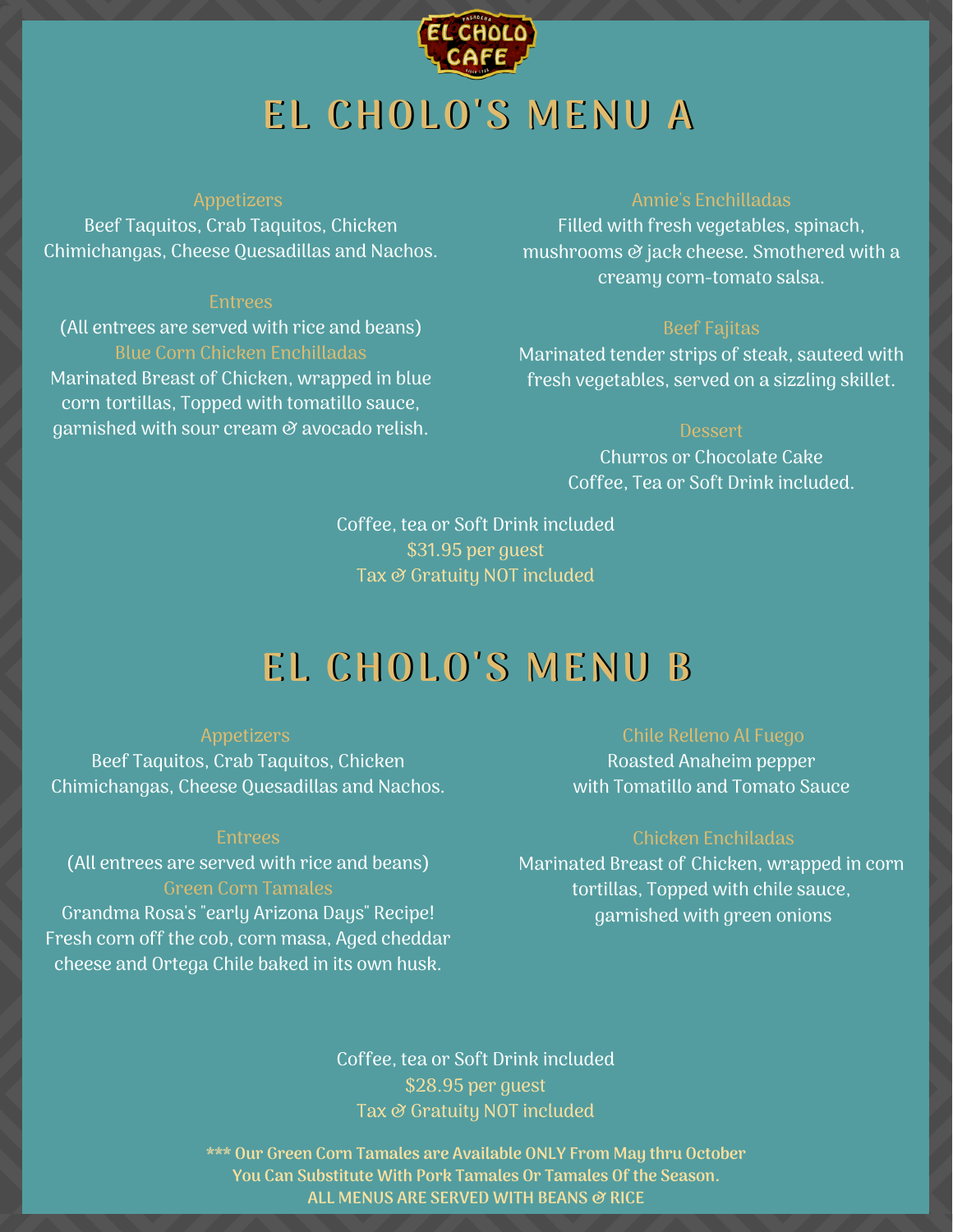

# **EL CHOLO'S MENU C**

Ceasar Salad

Entrees (All entrees are served with rice and beans)

Blue Corn Chicken Enchilladas Marinated Breast of Chicken, wrapped in blue corn tortillas, Topped with tomatillo sauce, garnished with sour cream  $\mathcal O$  avocado relish.

### Plato de Carnitas

Crispy Roasted Pork served with avocado relish, pico de gallo and no pales

Marinated tender strips of steak, sauteed with fresh vegetables, served sizzling hot

Coffee, tea or Soft Drink included \$26.95 per guest Tax & Gratuity NOT included

## **EL CHOLO'S EL CHOLO'S MENU D MENU D**

(All entrees are served with rice and beans)

Grilled Breast of Chicken Served with sauteed julienne vegetables

Cheese Enchiladas Aged Cheddar Cheese- and Chile Sauce Chile con Carne

Savory chunks of tender beef in a rich traditional Chile sauce.

Coffee, tea or Soft Drink included \$23.95 per guest Tax & Gratuity NOT included This menu is available only for lunch Monday - Friday

**\*\*\* Our Green Corn Tamales are Available ONLY From May thru October You Can Substitute With Pork Tamales Or Tamales Of the Season. ALL MENUS ARE SERVED WITH BEAND AND RICE**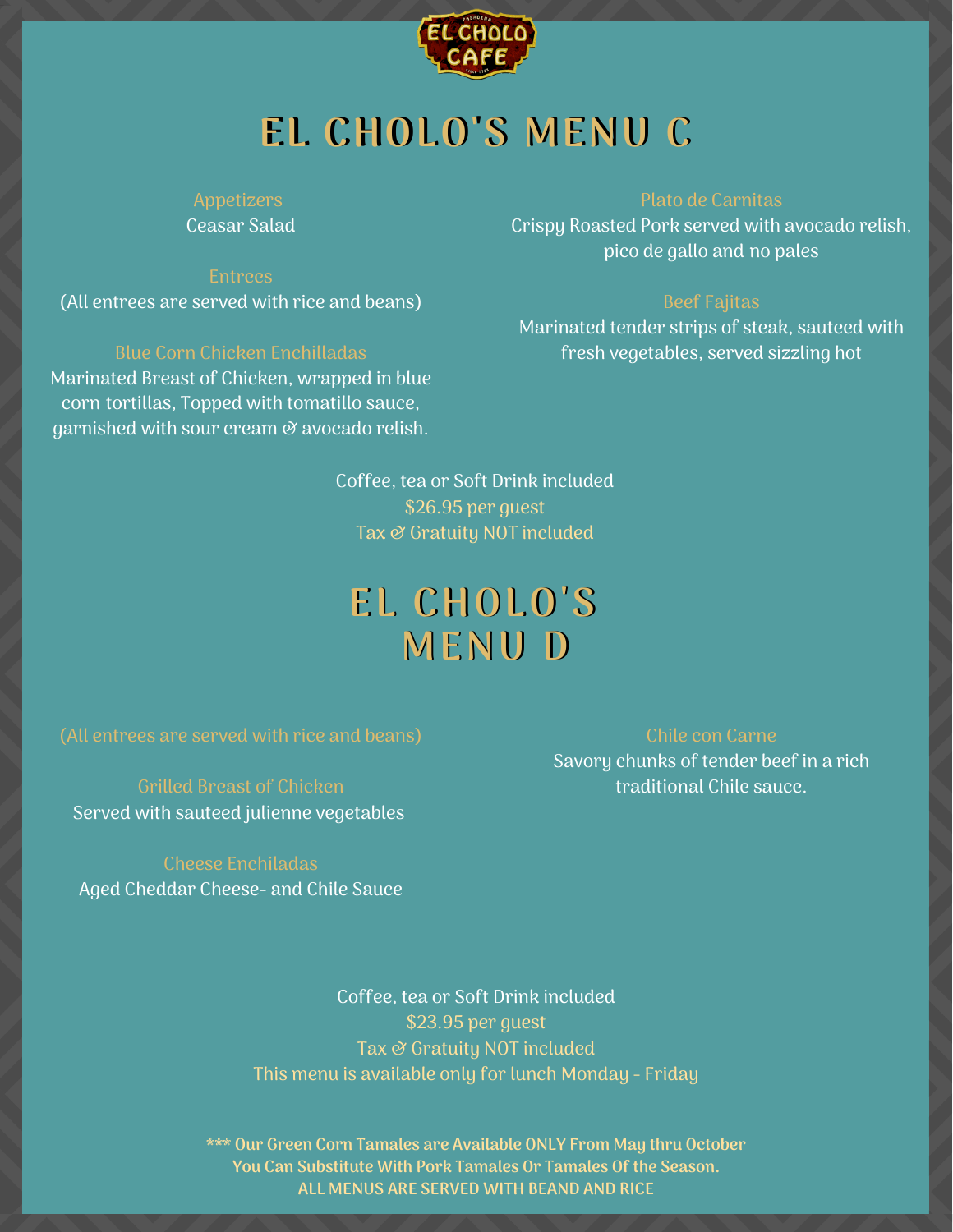

## **EL CHOLO'S EL CHOLO'S SOFT TACO AND TOSTADA BAR SOFT TACO AND TOSTADA BAR**

Your Choice of Three Meats;

Shredded Chicken Roasted Pork Carnitas Shredded Beef Machaca Ground Beef

### Accompanied with :

Pinto Beans, Spanish rice, Crispy Flour Tortilla Shells, Soft Corn & Flour Tortillas Shredded Lettuce, Aged Cheddar Cheee, Tomatoes, Sour Cream and Guacamole ~Chips & Salsa

Coffee, tea or Soft Drink included \$24.95 per guest Tax & Gratuity NOT included

### **TACO ENCHILADA BAR MENU**

SOFT TACOS Your Choice of Two Meats Shredded Chicken Shredded Beef Roasted Pork Ground Beef

### ENCHILADAS

Cheese Enchiladas Beef Enchiladas Caesar Salad Soft Corn and Flour Tortillas Tomato, Cheese, Sour Cream and Guacamole Chips and Salsa

> Drinks Coffee, Tea or Soft Drinks Included

\$26.95 per guest Tax & Gratuity NOT included

ENTREES SERVED WITH BEANS AND RICE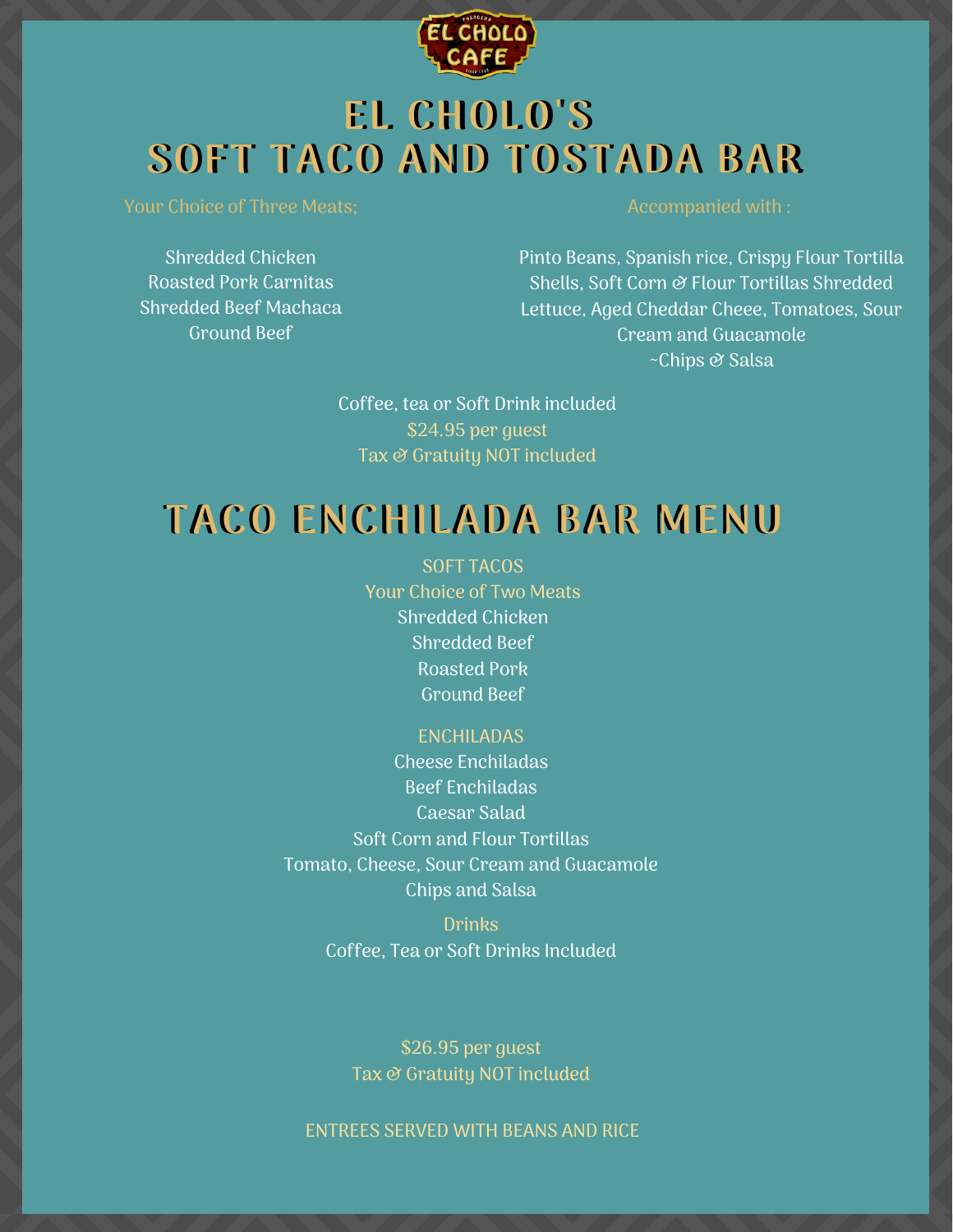

## **EL CHOLO'S EL CHOLO'S ENSENADA NIGHT MENU "A" ENSENADA NIGHT MENU "A"**

### APPETTIZER PLATTER

Beef Sopes, Shrimp Ceviche Tostaditas, Chicken **Chimichangas** Blue Corn Chicken Taquitos Cheese Quesadillas with Rajas

### FIRST COURSE

Santa Fe Salad Greens tossed with Grilled Vegetables, Orange Vinaigrette

### ENTREES

(All entrees are served with rice and beans) Stuffed with Fresh Spinach, Smoked Corn , Mushrooms, Fresh Herbs, Monterrey Jack Cheese

### Carne Asada

Marinated Arrachera Steak grilled to perfection. Served with guacamole fresh grilled onions

Marinated Breast of Chicken, wrapped in blue corn tortillas, Topped with tomatillo sauce, garnished with sour cream  $\mathcal O$  avocado relish

### Sauteed Salmon

Spinach- Basil Cream Sauce with fresh Vegetables

**DESSERTS** Housemade Flan or Cheesecake

\$54.95 per guest Tax & Gratuity NOT included Cocktail Hour including Draft Beer, House Wine & House Margaritas